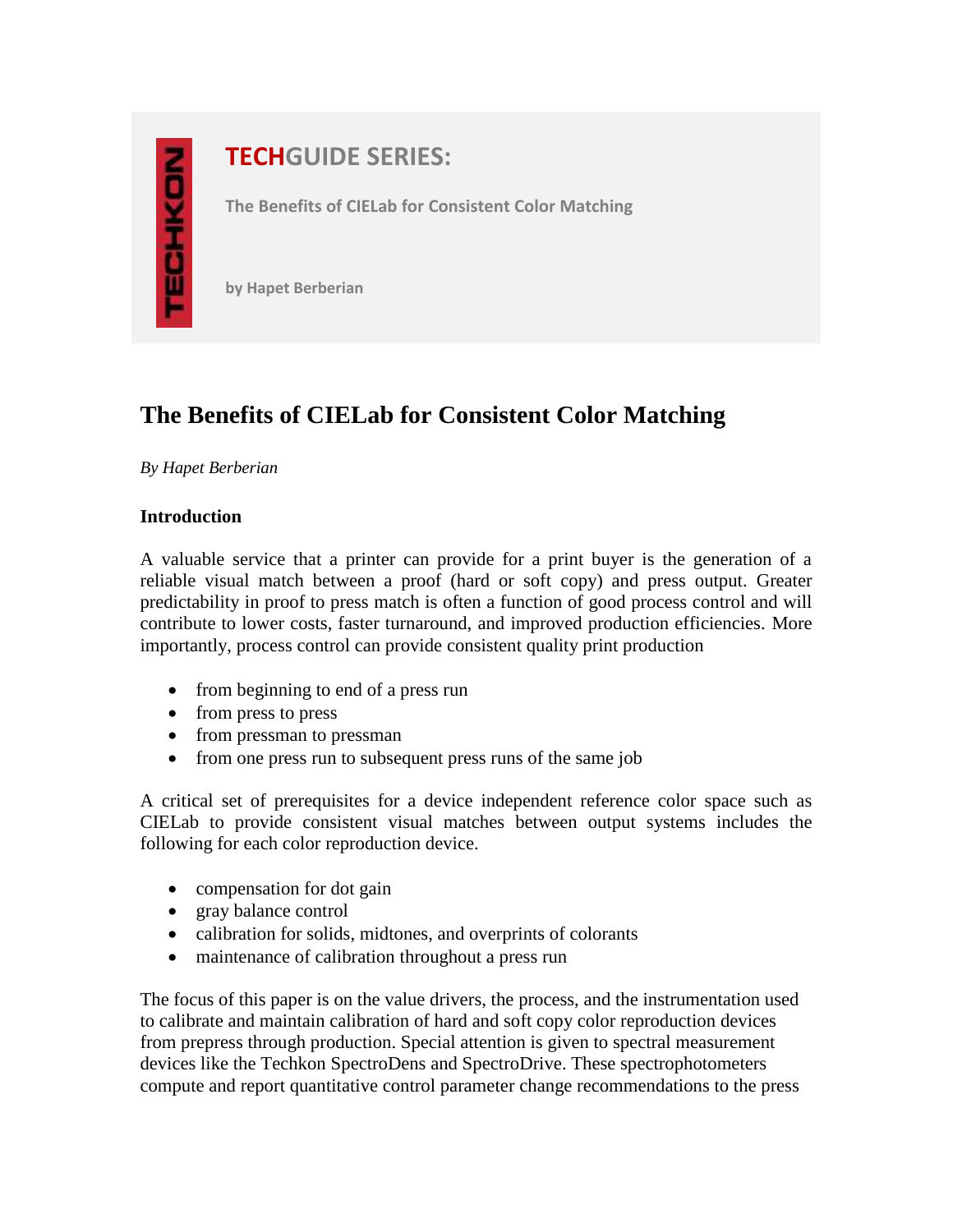operator to achieve and maintain press calibration. This is accomplished by applying derivatives of CIELab measurements to the G7™ press calibration process.

### **Process Control and the Importance of a Reference Color Space**

Traditionally, densitometers have been the main instrument in the press room to measure and report calibration parameters including solid ink density (SID), tone value increase (TVI) or dot gain, print contrast, and trapping. With the advent of colorimetric specifications for solids, midtones, and overprints, spectrodensitometers have become more widely used for press calibration. CIELab is a reference color space for generating colorimetric values for color bar (control strip) elements on a printed page to be used for calibration by the G7™ process. It is also a reference color space typically used by color management modules (CMM's) and ICC profiles to convert from one device dependent space to another (monitor to proof, monitor to press, proof to press, press to press) to ensure a good visual match between devices. It's the responsibility of a color space to associate absolute color values with corresponding tristimulus values – those that map into the human visual response. To satisfy quantitative needs in human visual perception, the International Commission on Illumination (Commission Internationale de l'Éclairage) defined the 1931 CIE XYZ color space based on the response of photoreceptors in the human eye under well-defined observation geometry.

### **The Benefits of CIELab in the G7™ Calibration Process**

G7™, along with the appropriate data set (aim points) and control strip, uses spectrophotometry and colorimetric data to achieve gray balance on a printing device instead of only measuring and correcting for solid ink density and dot gain. The specific parameters that the G7™ method brings to the world of calibration along with a brief definition of each are the following:

- Neutral Print Density Curve (NPDC) NPDC is a comparison between the halftone values on a gray scale target and the measured neutral densities.
- $\bullet$  Highlight Range (HR) HR is the density of a mid-tone patch minus the density of the paper.
- Shadow Contrast  $(SC) SC$  is the density of a shadow patch minus the density of the paper.
- $\bullet$  Highlight Contrast (HC) HC is the density of a highlight patch minus the density of the paper.

The main advantage of the G7™ process and the use of gray balance, HR, SC, and HC for production is that there is better control of the visual appearance of neutral tones than by applying more traditional dot gain based methods.

## **Automated Aids to Attaining Press Aim Characteristics**

Certain high-end spectrodensitometers such as the Techkon SpectroDens and SpectroDrive compute and report quantitative control parameter change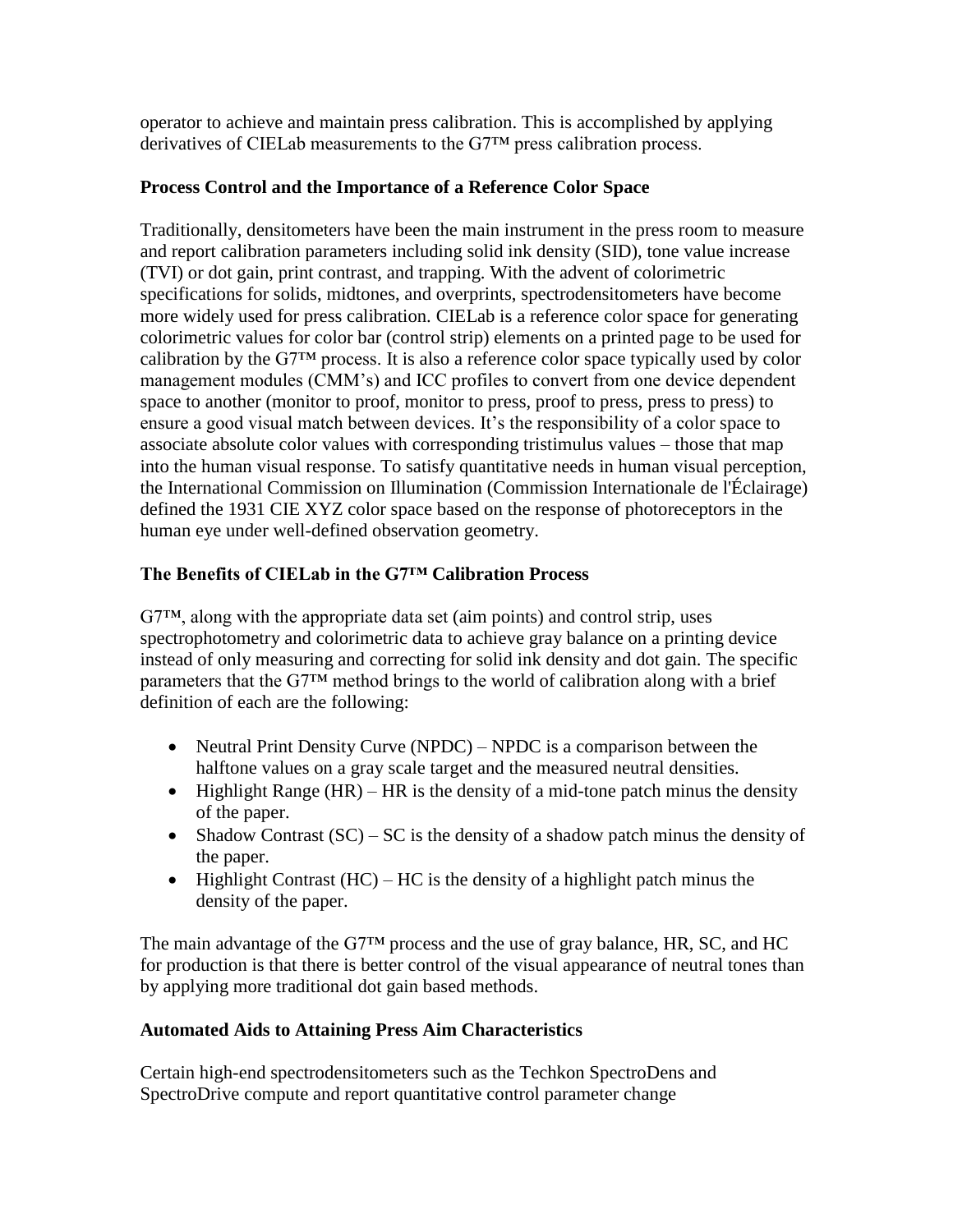recommendations to the press operator to achieve and maintain press calibration. The functionality built into these instruments makes the press operator's job more efficient and easier by eliminating trial and error in deriving neutral print density ink correction curves and adjusting ink densities for press calibration. The results include greater productivity and more accurate color reproduction.

Once the inks and papers chosen for a job have been qualified to meet specs, the remaining parameters for making adjustments to the printing characteristics of an offset press are neutral print density correction curves for both the black printer and the CMY gray scale target and ink film thickness or density. The process steps include

- Burn to a plate and print a P2P target (available for download from www.idealliance.org) with black printer and CMY gray scales
- measure both the black and CMY gray scales
- compare spectral measurements to the prescribed CIELab values via instrument software
- reported discrepancies as 4 corrective one-dimensional look-up-table curves (one for each printer). (Figure 1 shows the display screen of the Techkon SpectroDens measurement function called "Print Curve" which generates the 1-D correction curves. The look-up-table curves are applied through the CtP's RIP. The P2P target plate can then be burned again, printed, and measured to confirm press aim requirements.)



**Figure 1 – Techkon SpectroDens in Printing Curve mode**

Over time as press and ink conditions drift along with a corresponding drift in press calibration, there will be a need for adjustments to ink density to get back to desired press aim values. In this case, the latest P2P target plate is printed with special attention to the G7™ HR patches, which are the midtone black and midtone CMY neutral. A spectral measurement is made of each patch. A function in the Techkon SpectroDens Connect software called Gray Guide compares the two midtone neutrals to the expected target specifications. If an established Delta E threshold is exceeded, the instrument and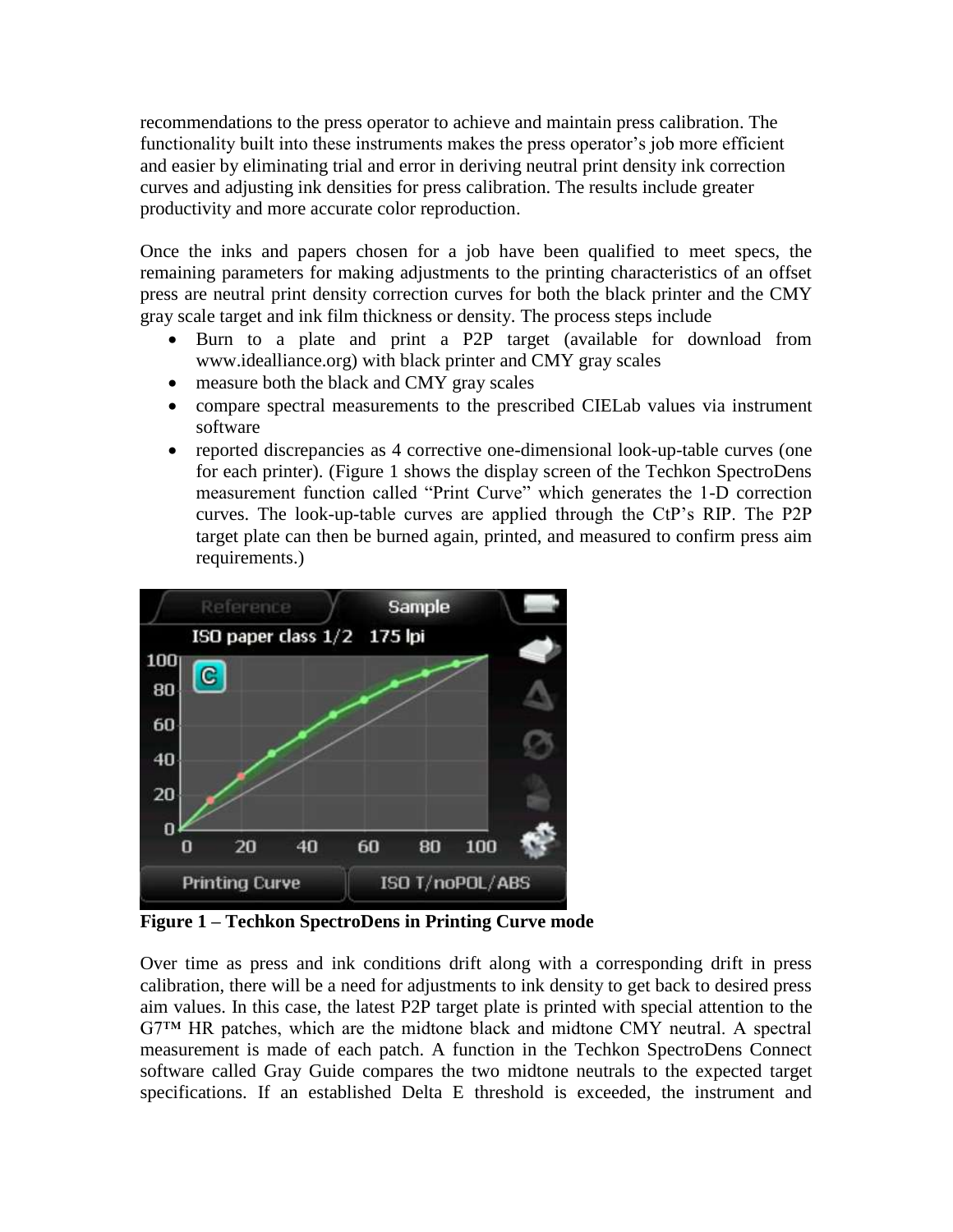associated software will calculate and report recommended increases or decreases in each of the CMYK ink densities for the purpose of meeting target aims. The resultant improvement in Delta E is also displayed. Figure 2 is the display screen of the SpectroDens in the Gray Guide mode.



**Figure 2 – Techkon SpectroDens in GrayGuide mode**

It should be noted that instruments like the Techkon SpectroDens can also be used to measure CIELab values of the inks used in a job to determine if they meet their stated specs or if there is sufficient colorant contamination to make calibration difficult if not impossible. This can be part of the incoming inspection of not only process color inks but also for specially defined spot colors, which have associated CIELab specifications. More specifically, the operator would measure a solid ink draw down and a 50% ink patch to check Delta E when compared to the CIELab spec for each of the given CMY and spot color ink types. Figure 3 is the display screen of the Techkon SpectroDens in Ink Check mode. A comprehensive video tutorial of the Techkon SpectroDens' G7™ functionality can be viewed at<http://www.techkonusa.com/products/g7> .